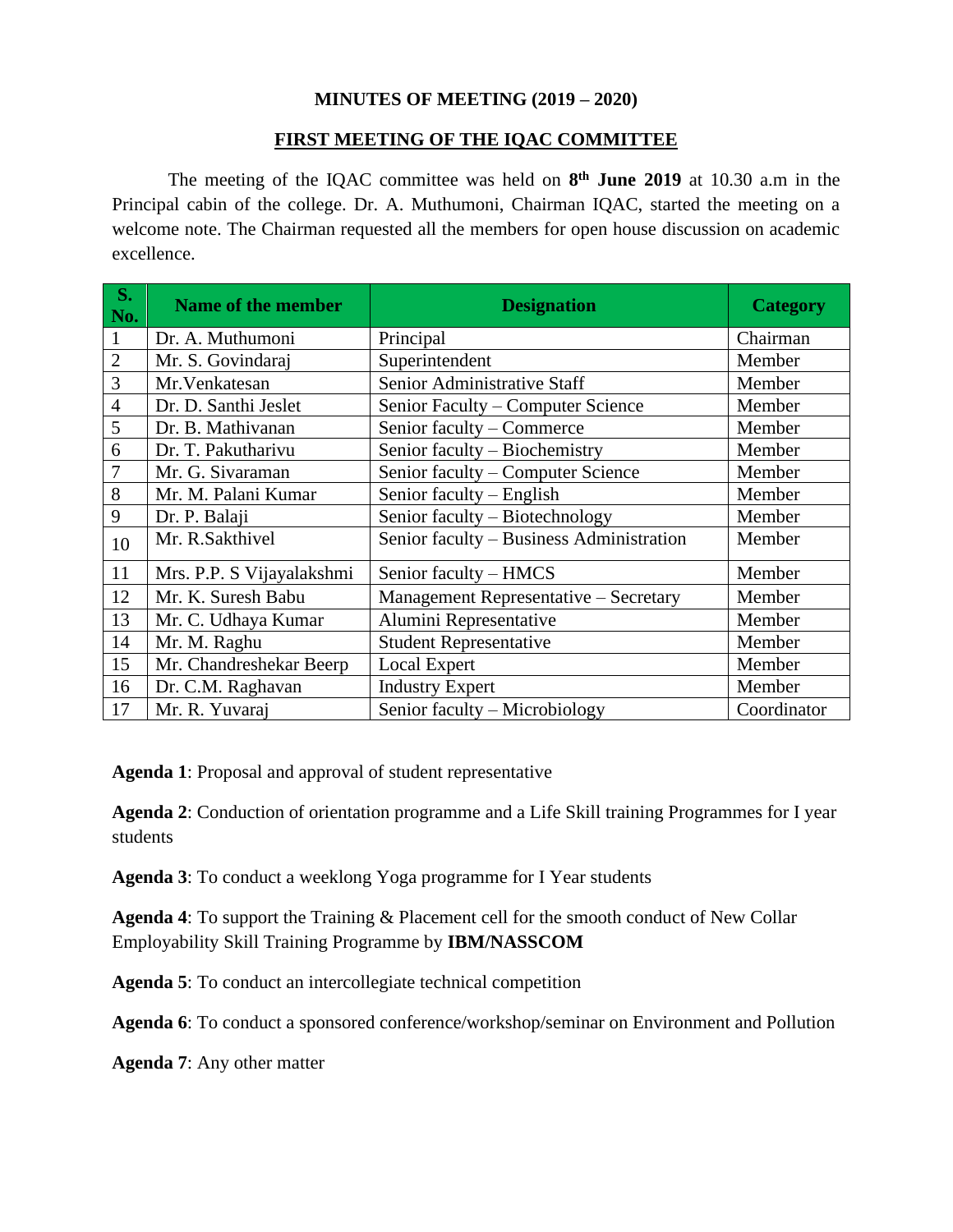## **SECOND MEETING OF THE IQAC COMMITTEE**

The meeting of the IQAC committee was held on **11th December 2019** at 10.30 a.m. The following members attended the meeting.

| <b>S.</b><br>No. | Name of the member        | <b>Designation</b>                       | <b>Category</b> |
|------------------|---------------------------|------------------------------------------|-----------------|
| $\mathbf{1}$     | Dr. A. Muthumoni          | Principal                                | Chairman        |
| $\overline{2}$   | Mr. S. Govindaraj         | Superintendent                           | Member          |
| 3                | Mr. Venkatesan            | Senior Administrative Staff              | Member          |
| $\overline{4}$   | Dr. D. Santhi Jeslet      | Senior Faculty – Computer Science        | Member          |
| 5                | Dr. B. Mathivanan         | Senior faculty - Commerce                | Member          |
| 6                | Dr. T. Pakutharivu        | Senior faculty – Biochemistry            | Member          |
| 7                | Mr. G. Sivaraman          | Senior faculty – Computer Science        | Member          |
| 8                | Mr. M. Palani Kumar       | Senior faculty – English                 | Member          |
| 9                | Dr. P. Balaji             | Senior faculty – Biotechnology           | Member          |
| 10               | Mr. R.Sakthivel           | Senior faculty - Business Administration | Member          |
| 11               | Mrs. P.P. S Vijayalakshmi | Senior faculty – HMCS                    | Member          |
| 12               | Mr. K. Suresh Babu        | Management Representative - Secretary    | Member          |
| 13               | Mr. C. Udhaya Kumar       | Alumini Representative                   | Member          |
| 14               | Mr. M. Raghu              | <b>Student Representative</b>            | Member          |
| 15               | Mr. Chandreshekar Beerp   | <b>Local Expert</b>                      | Member          |
| 16               | Dr. C.M. Raghavan         | <b>Industry Expert</b>                   | Member          |
| 17               | Mr. R. Yuvaraj            | Senior faculty - Microbiology            | Coordinator     |

# **Agenda 1: Review of minutes of the first IQAC meeting**

| <b>Recommendation given by IQAC committee</b>                   | <b>Action taken for implementation and</b>                                      |
|-----------------------------------------------------------------|---------------------------------------------------------------------------------|
|                                                                 | outcome                                                                         |
| Proposal and approval of new student<br>representative for IQAC | Mr. M. Raghu of B.Sc Microbiology was<br>approved by the committee unanimously  |
|                                                                 |                                                                                 |
| Conduction of orientation programme and a                       | Induction & Orientation programme for I year                                    |
| Life Skill training Programmes for I year                       | students was conducted on 20 <sup>th</sup> June 2019                            |
| students                                                        | by IQAC chairman                                                                |
|                                                                 |                                                                                 |
| To conduct a week long Yoga programme for I<br>Year students    | One week Yoga Programme for I Year<br>Students was conducted from 22/07/2019 to |
|                                                                 | 27/07/2019                                                                      |
| To support the Training $&$ Placement cell for                  | Placement registered students are given special                                 |
| the smooth conduct of New Collar                                | permission to attend the training as per the                                    |
| Employability Skill Training Programme by                       | Schedule given by I Primed                                                      |
| <b>IBM/NASSCOM</b>                                              |                                                                                 |
|                                                                 |                                                                                 |
|                                                                 |                                                                                 |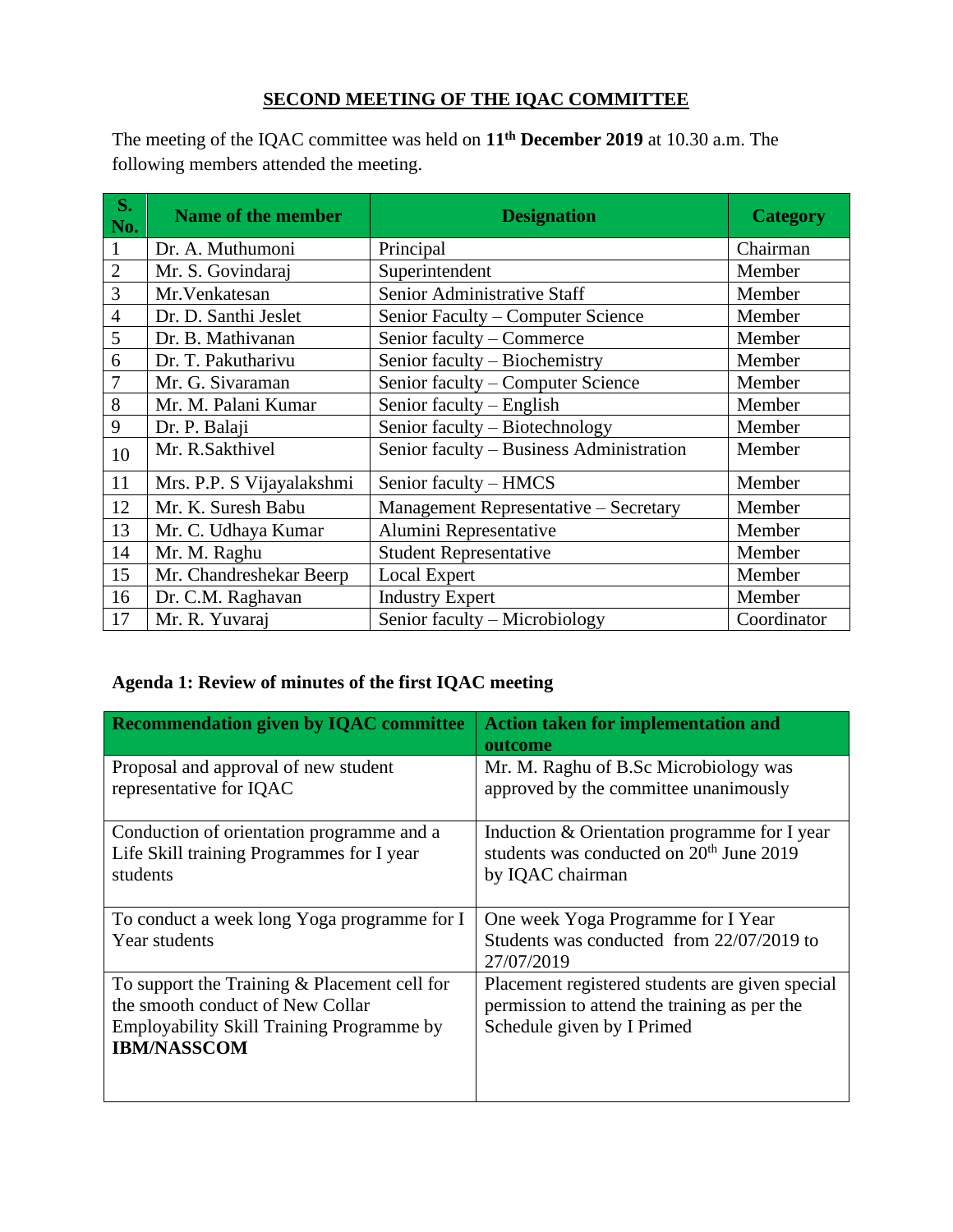| To conduct an intercollegiate technical    | <b>Both Computer Science and Computer</b>     |
|--------------------------------------------|-----------------------------------------------|
| competition                                | Applications department submitted their       |
|                                            | willingness to conduct a symposium and an     |
|                                            | intercollegiate event                         |
| To conduct a sponsored                     | Department of Biotechnology has initiated the |
| conference/workshop/seminar on Environment | process of sending proposals to funding       |
| and Pollution                              | agencies for a conference on Environmental    |
|                                            | <b>Toxicology</b>                             |

**Agenda 2:** To provide minimum 70% placement for placement registered students.

**Agenda 3:** To obtain feedback for SSR preparation from students

**Agenda 4:** To encourage staff members & Research Scholars to strengthen their publications

**Agenda 5:** Any other matter